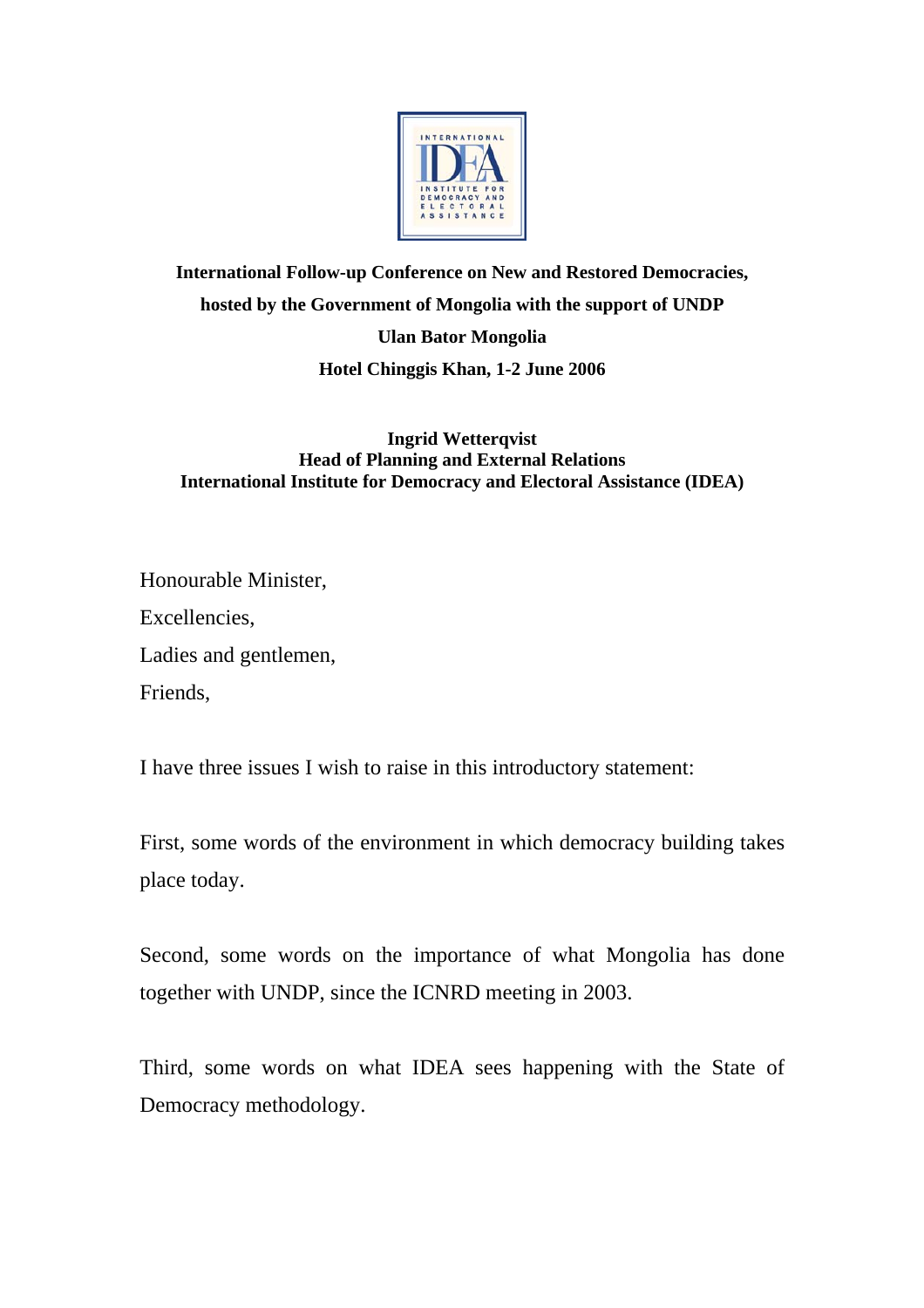Ladies and gentlemen,

Since the end of the cold war democracy has been a buzzword, slowly being filled with substance. During the last ten years democracy has advanced, but it is also increasingly challenged. Challenged because it does not live up to high expectations of rising living standards; Challenged because we confuse principles with institutional choices; Challenged because democracy must be built within countries, by the people who will live by its performance and under its principles.

We have learned that democracy cannot be imported. Neither can it be exported. But we still believe it can, and should be supported. Democracy building is no quick fix. It is essentially a political process. And as such it takes twists and turns, sometimes seem irrational and lacking logic. It takes time. We have instant coffee, but there is no such thing as instant democracy. There is no one way. There has to be more diversity. There is a wide variety of democratic practices throughout the world. They need to be shared. We need more multilateralism in this work and we need some new approaches. An increased South-South cooperation is essential. The ICNRD is the meeting place for sharing experiences for new and restored democracies. Older and established democracies have a duty to be partners in this work – and to support in the process.

## Dear friends,

I wish to pay the compliments of International IDEA to the Government of Mongolia in setting an example for others on how to seriously contribute to substantive development of an important international process.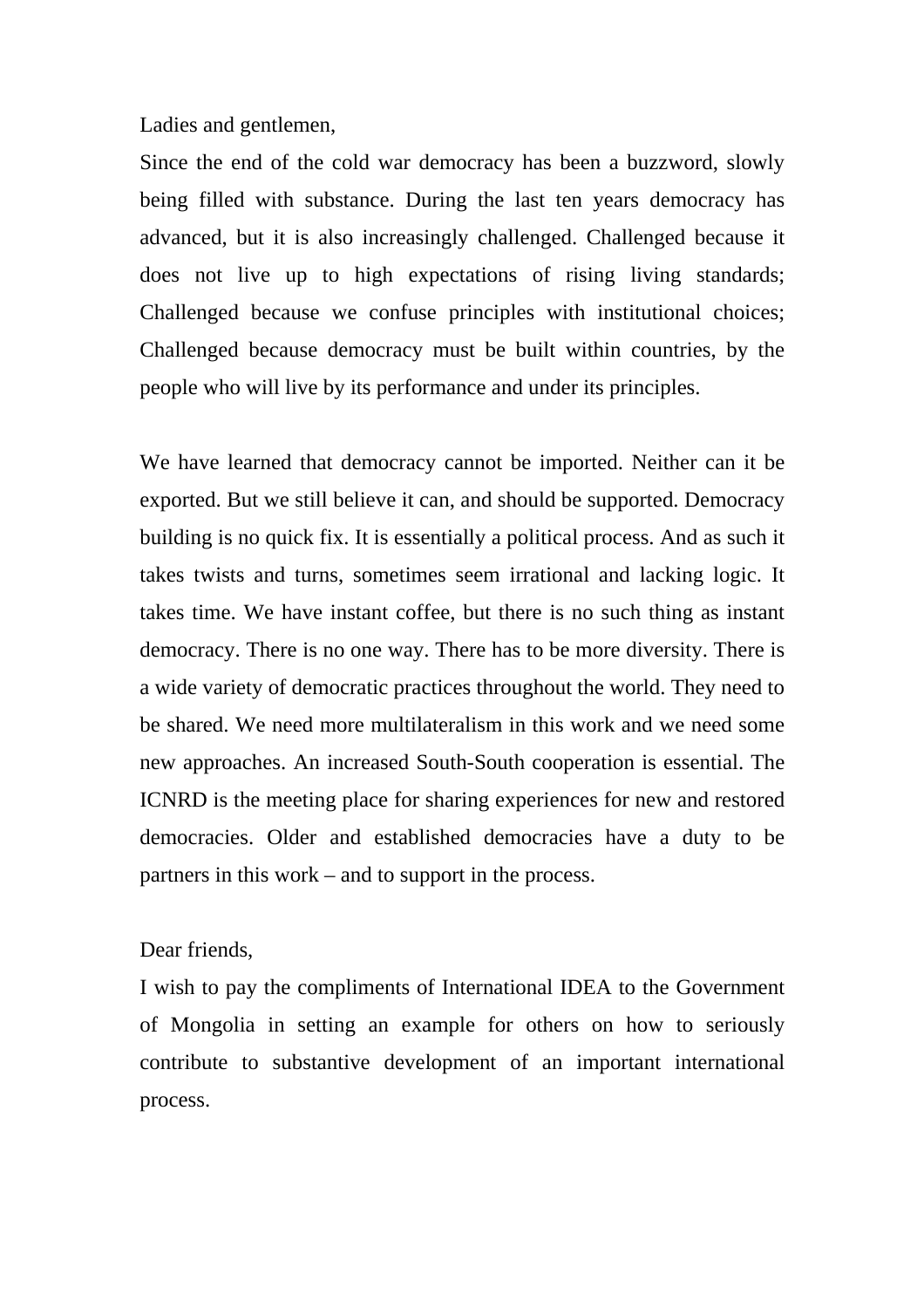I also wish to commend UNDP for its strong intellectual and financial support in this important process.

Many countries and many actors struggle with the issues of democratic governance. Few have in such short time, with limited resources, few people at hand and a vast country to cover, managed to do what Mongolia has done.

Mongolia sets an example on how to maintain a living process between international meetings. A process that will bring substance and material for debate to the coming conference in Qatar later this year. We can see a solid bridge being built between Mongolia and Qatar in this process.

At the national level, Mongolia also sets an example on how to engage a multitude of actors nationally in assessing the state of democracy in their own country. Consultations have taken place with researchers, parliamentarians, civil society, local representatives and others. The result is an agenda for change: the National Plan of Action.

The adoption of a  $9<sup>th</sup>$  Millenium Development goal for Mongolia on human rights, anti-corruption and democracy is a constructive contribution to further development of the MDGs. It also contributes to the multinational learning process of what it takes to make change happen. This example will show to others to importance of the political dimension of development.

Ladies and Gentlemen,

International IDEA is proud to be associated with the work Mongolia has done on Democratic Governance Indicators. Mongolia chose to use the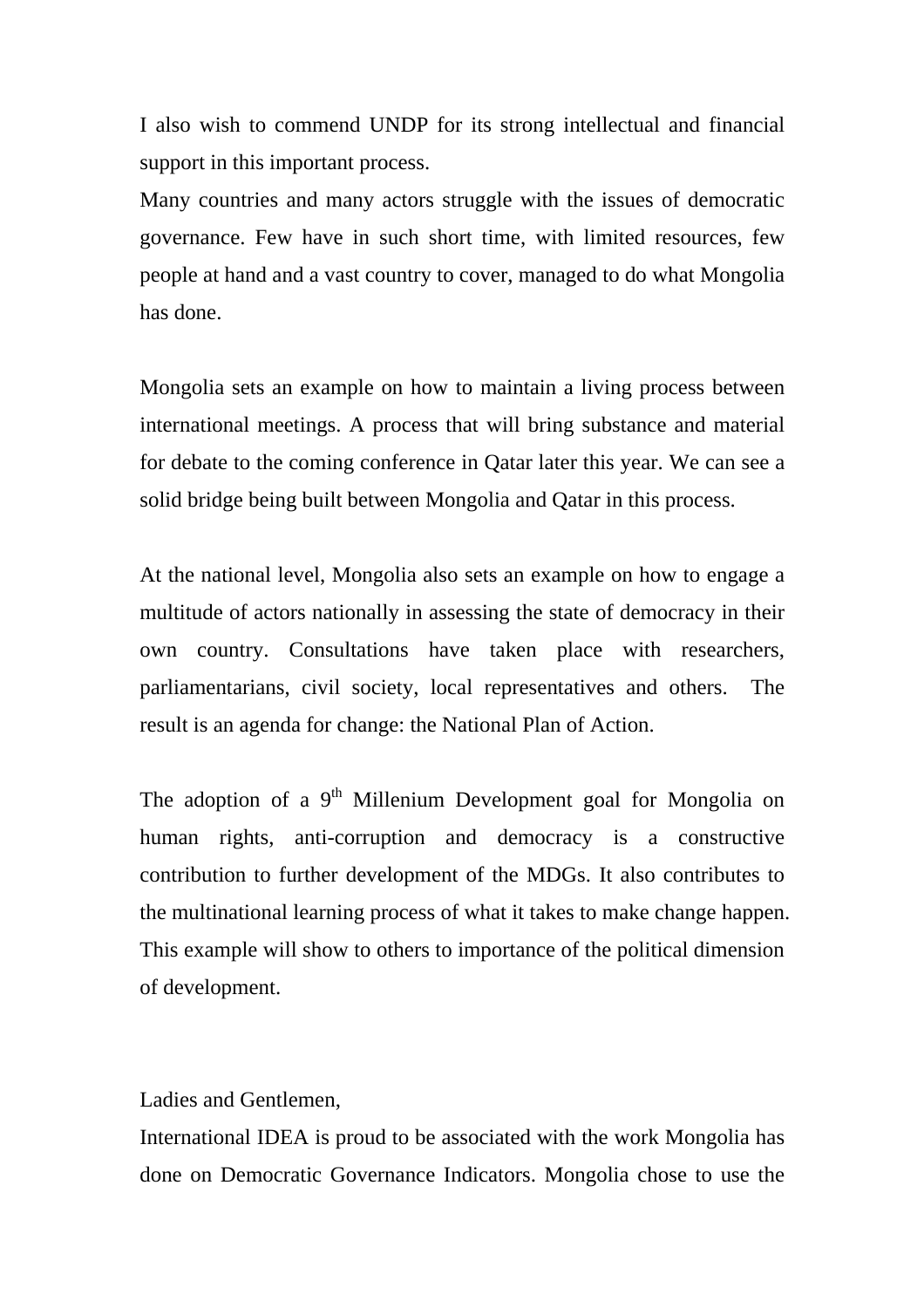State of Democracy assessment methodology produced by IDEA as a guide. The State of Democracy in turn was inspired by what Professors David Beetham (present today) and Stuart Weir did in the UK, pioneering the Democratic Audit. The work has been taken further by IDEA's partner: the Human Rights' Center at Essex university and in particular by Dr Todd Landman (also present today).

The State of Democracy methodology is a global public good in the sense that it is free to use for anyone who wishes to do so. It is flexible, can be used big scale or small scale. It can be used by governments or by civil society organisations. It can be used nationwide or in a local context. It can be use by rich and poor alike. It is in itself a democratising instrument because it encourages consultations among various stakeholders inside a country. The ownership is clearly by those who use it. It is a dynamic instrument as it generates ideas and incentives for change as the assessment goes on. We would very much like to encourage more countries and/or organisations to try this approach.

The SoD methodology has developed through application. Various users add to it. A new trend that we can see is that the methodology is taken up by governments. Mongolia is the first such case. Very recently we learnt that the Government of the Netherlands intends to use the methodology to assess the State of Democracy in the Netherlands. In some countries this strengthens the assessment because information might not be easily accessible. It might also strengthen the commitment to address the issues the assessment brings to the surface. Change is most easily initiated where power is situated.